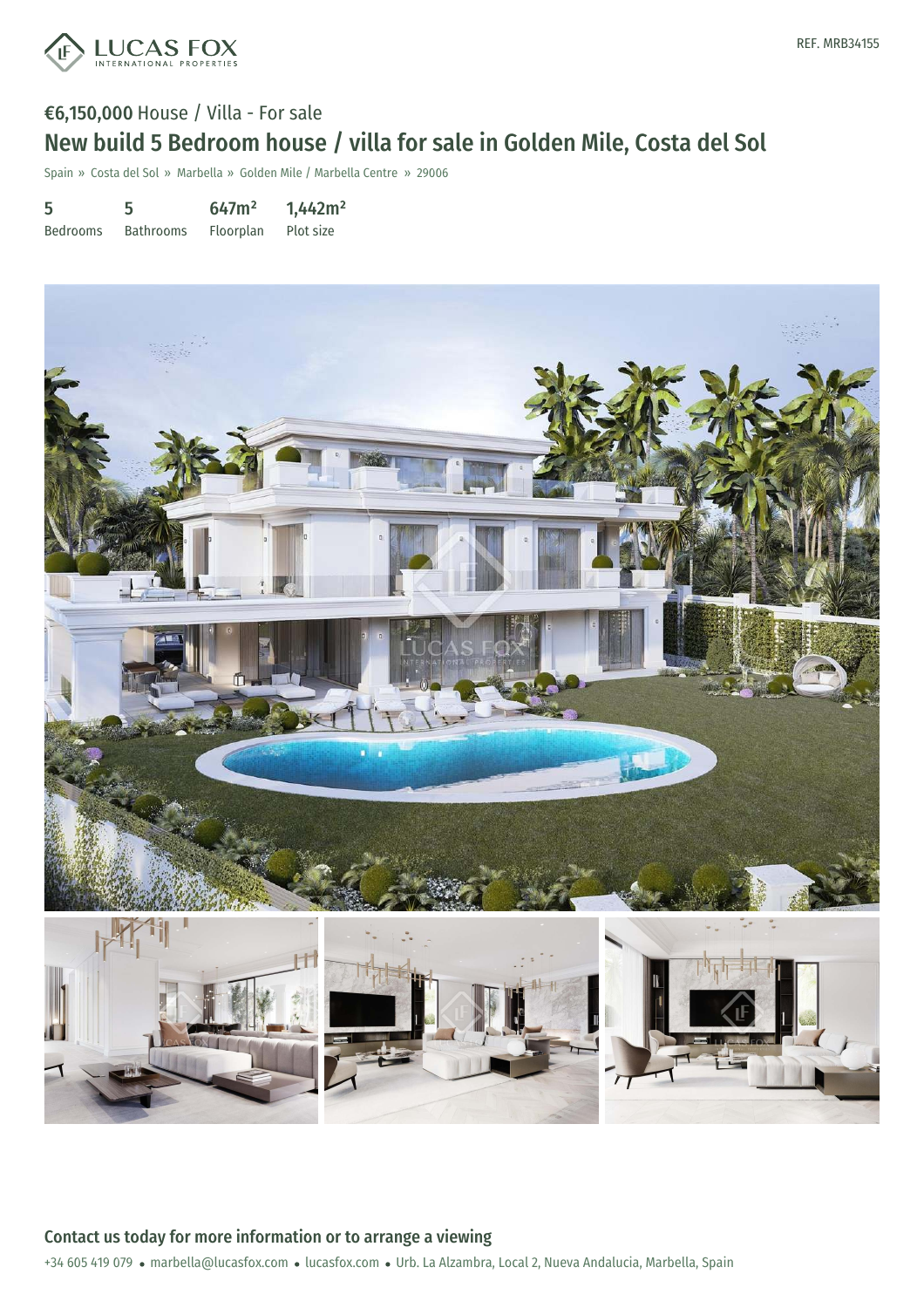

# €6,150,000 House / Villa - For sale New build 5 Bedroom house / villa for sale in Golden Mile, Costa del Sol

Spain » Costa del Sol » Marbella » Golden Mile / Marbella Centre » 29006

| 5               | 5                | 647m <sup>2</sup> | 1,442m <sup>2</sup> |
|-----------------|------------------|-------------------|---------------------|
| <b>Bedrooms</b> | <b>Bathrooms</b> | Floorplan         | Plot size           |

#### **OVERVIEW**

## New build vila for sale in Lomas de Marbella a prestigious urbanization on the Golden Mile, Marbella. 647 m² build.

Entering the villa, there is a very spacious outdoor parking decorated with a water fountain that gives an elegant touch and character to the entrance.

The villa is well proportioned in terms of layout, spread over 3 levels and a solarium to create an exquisitely tasteful 5-bedroom residence with multiple entertaining areas.

Entering the villa, the main floor has a large space divided into several areas, one of them with a large fireplace, dining area and living area.

The fully equipped kitchen with outstanding appliances has a custom-made island. The entire floor has access to the terraces, garden and pool, with areas to relax and have fun.

The upper floor consists of 3 bedrooms with bathrooms and dressing rooms en suite. The master bedroom with access to the large terrace has a spectacular view of the pool and the sea.

In addition to the entertaining areas in the garden, on the top floor of the house there is a solarium with space for an outdoor gym with glass curtains and fabulous covered and uncovered lounge areas. This floor has privileged views of the sea thanks to its height.



[lucasfox.com/go/mrb34155](https://www.lucasfox.com/go/mrb34155)

Garden, Swimming pool, Marble flooring, Natural light, Air conditioning, Built-in wardrobes, Chill out area, Domotic system, Double glazing, Equipped Kitchen, Fireplace, Near international schools, Storage room